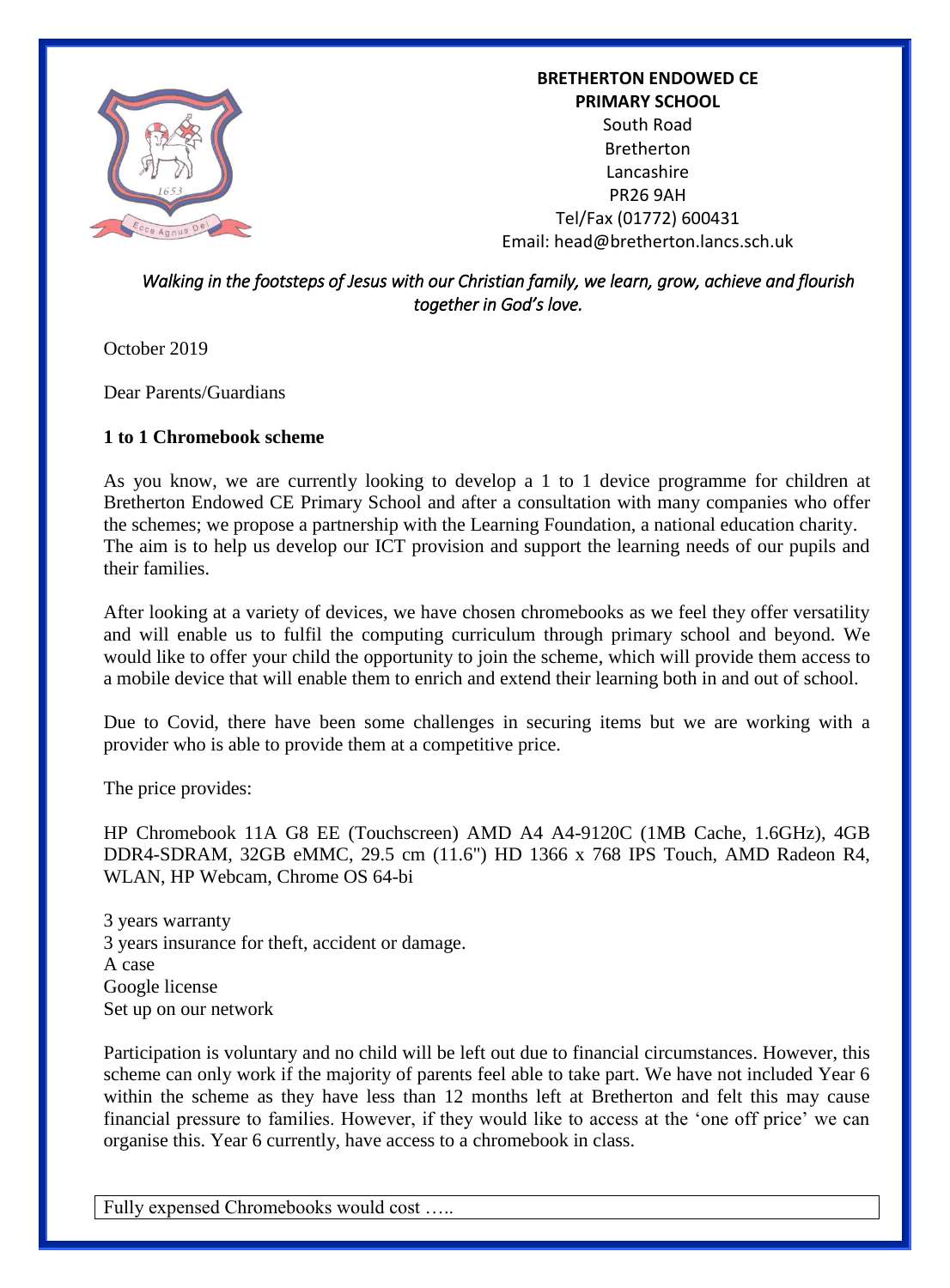| Year group | One off cost | 12 month        | 24 months | 36 months                 | deposit |
|------------|--------------|-----------------|-----------|---------------------------|---------|
|            | £360         |                 |           |                           | £nil    |
|            | £360         | $22 \text{ pm}$ |           |                           | £115    |
|            | £360         |                 | 14 pm     |                           | £70     |
| 2 and 3    | £360         |                 |           | 10<br>£<br>$_{\text{pm}}$ | £60     |

The reason for the different terms on offer is to ensure that contributions are completed and ownership passes to you before the child leaves Bretherton Endowed.

Our preferred method of contribution is monthly by direct debit and this will be set up via an online link from the Learning Foundation. The deposit will be paid to school.

We are also able to claim Gift Aid if you are a UK taxpayer. At the end of the donation period, the deposit will act as the sale vehicle so we can transfer ownership to you and comply with HMRC rules.

You may already be familiar with this type of scheme and be happy to proceed straight away, however, if you would like to know more about the scheme or have any questions, I have arranged a Q and A session via Zoom on Wednesday 4<sup>th</sup> November 2020 at 6.00. Find the link below.

Time: Nov 4, 2020 06:00 PM London Meeting ID: 871 0319 0388 Passcode: 410199

I would be grateful if you could return the attached form via email or paper to Mrs Carlyon in the school office by Monday  $9<sup>th</sup>$  November so that we can determine the next steps. This will give us the intent and help us prepare the order. There is no money required at this time.

Yours sincerely

Mrs Alison Moxham Headteacher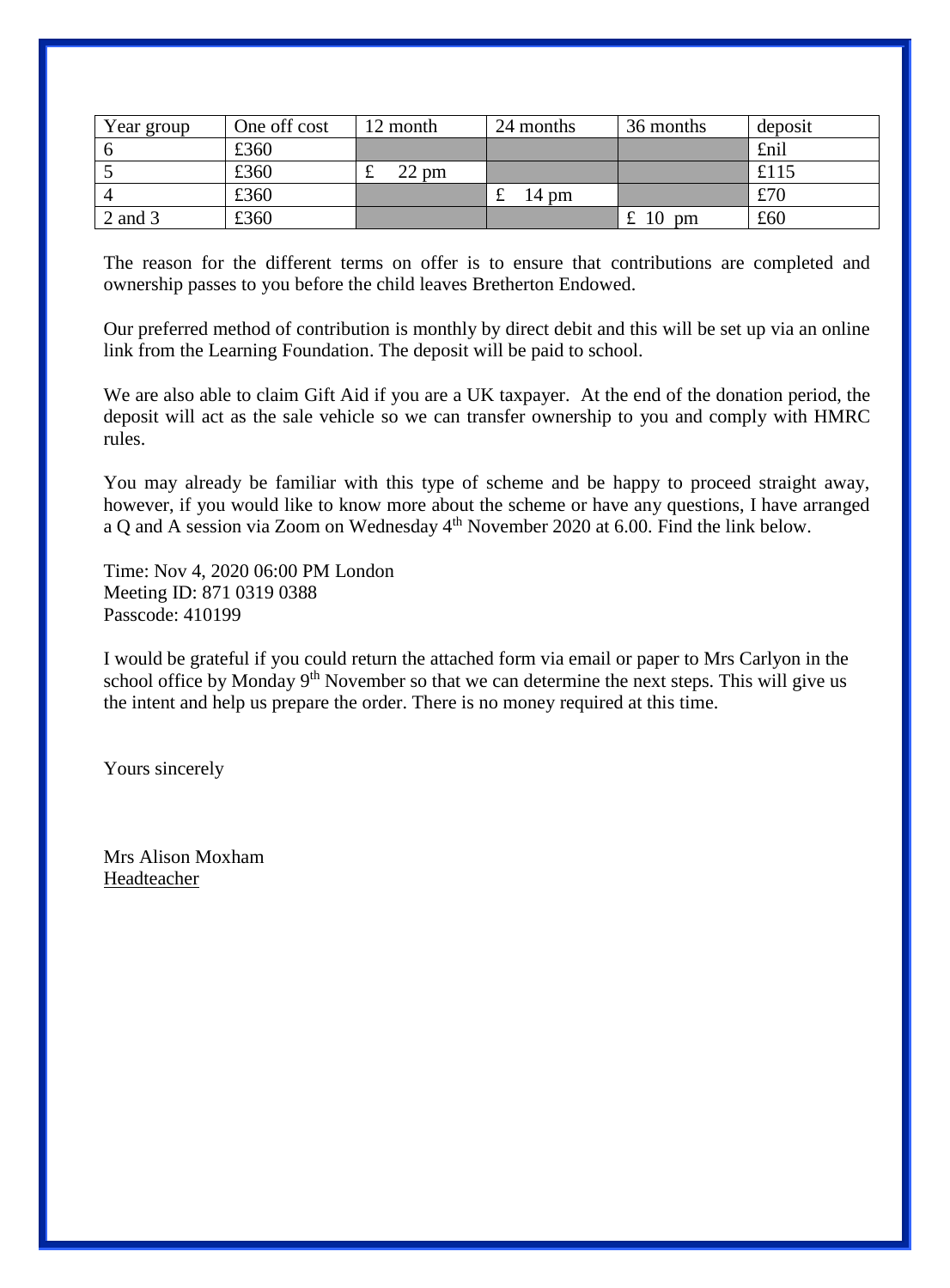## **PLEASE READ THE OPTIONS CAREFULLY**

**Opting in** - please tick one of the following options:

My child is in **Year 6** and I would like to opt into the scheme and contribute the one off price of £360

My Child is in **Year 5** and I would like to opt into the scheme and contribute the one off price of £360

My Child is in **Year 5** and I would like to opt into the scheme and contribute the £22 a month for 12 months. I acknowledge there is a deposit required of £115.00

My Child is in **Year 4** and I would like to opt into the scheme and contribute the one off price of £360

My Child is in **Year 4** and I would like to opt into the scheme and contribute £14 a month for 24 months. I acknowledge there is a deposit required of £75

My Child is in **Year 2 or 3** and I would like to opt into the scheme and contribute the one off price of £360

My Child is in **Year 2 or 3** and I would like to opt into the scheme and contribute £10 a month for 36 months. I acknowledge there is a deposit of £60.00

Please ring preferred contribution period:

 $\Box$  by direct debit – preferred method, please also complete direct debit mandate

 $\Box$  by credit card please indicate this on the direct debit mandate

 $\Box$  by cash or cheque (lump sum/bi annual contributions)

Or

I would like to opt in to the scheme, but wish to discuss my situation

I would like to opt out of the scheme, and am aware that this means my child will not be given a device to use for their learning at home and may need to share when in the classroom.

| Signed:                   | Date:        |  |  |
|---------------------------|--------------|--|--|
| <b>Parent/carer name:</b> |              |  |  |
| Child's name:             | <b>Class</b> |  |  |

**2. Gift Aid?**